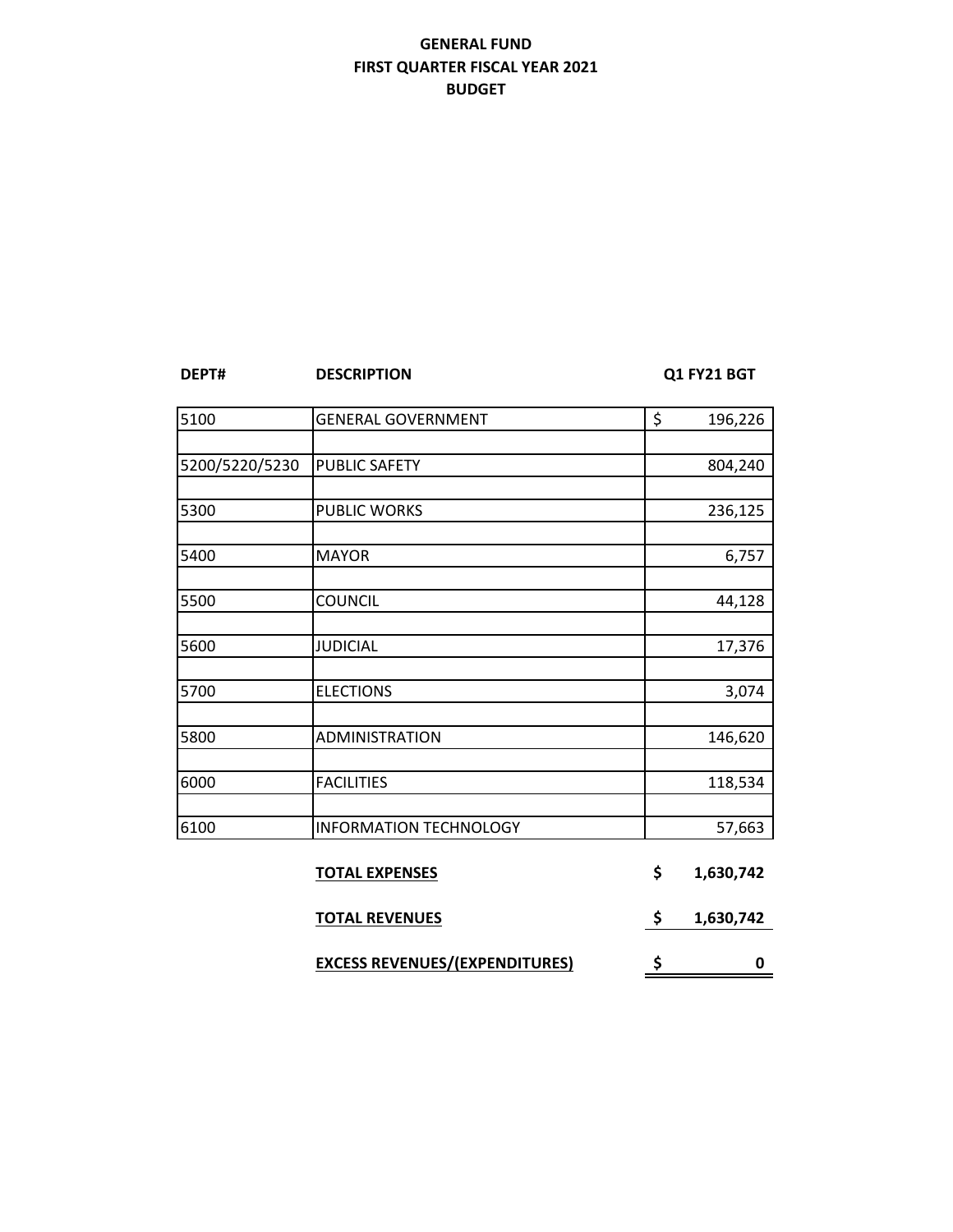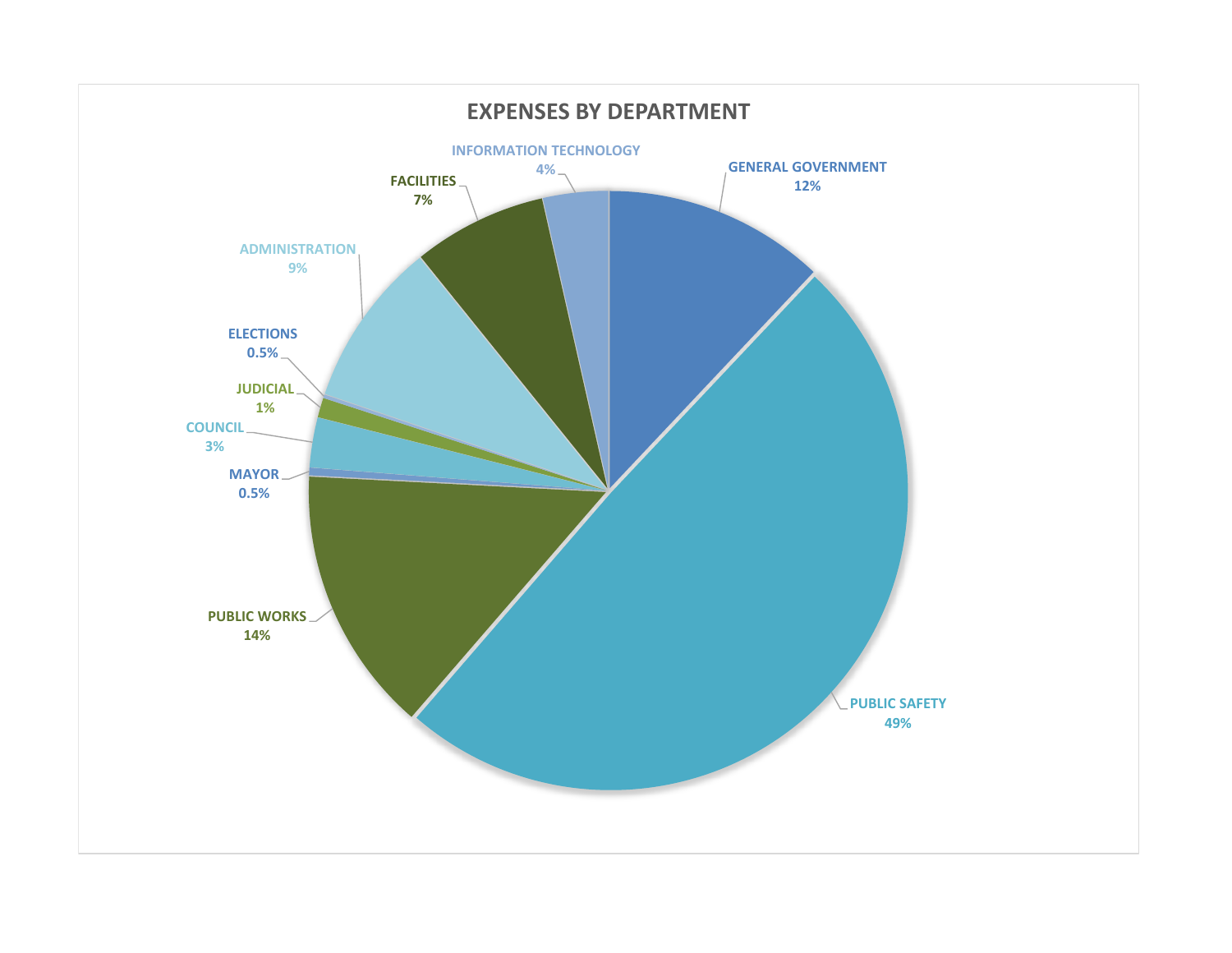|                 | <b>GENERAL FUND REVENUES</b>          | Q1 2021 BGT              |
|-----------------|---------------------------------------|--------------------------|
| 1010-0000       | UNRESTRICTED GENERAL FUNDS            | \$<br>88,857             |
| 3500-2000       | ACCOMMODATIONS TAX TRANSFER           | 198,894                  |
| 3500-1000       | <b>HOSPITALITY TAX TRANSFER</b>       | 262,519                  |
| <b>MULTIPLE</b> | <b>RESERVES USED</b>                  |                          |
| 4000-1000       | PROPERTY TAX                          | 5,512                    |
| 4000-2000       | DELINQUENT TAX                        | 1,277                    |
| 4000-3000       | <b>VEHICLE TAX</b>                    | 4,703                    |
| 4050-0000       | PILOT - WATER                         | 60,000                   |
| 4100-1000       | STATE AID TO SUBDIVISIONS             |                          |
| 4100-1100       | ALCOHOL TAX                           | $\overline{\phantom{0}}$ |
| 4100-2000       | <b>LOAN PROCEEDS</b>                  |                          |
| 4100-3000       | <b>MERCHANTS INVENTORY TAX</b>        | 692                      |
| 4100-4100       | <b>TELECOMMUNICATIONS TAX</b>         |                          |
| 4100-5000       | 5% STATE ACCOMMODATIONS TAX           |                          |
| 4100-7000       | <b>INSURANCE BROKERS TAX</b>          | 76,032                   |
| 4100-8000       | 1% LOCAL OPTIONS SALES TAX            | 22,660                   |
| 4100-8100       | MUNI LOCAL OPTIONS SALES TAX          | 31,866                   |
| 4100-8200       | FEMA REIMBURSEMENTS                   | 19,030                   |
| 4150-9200       | CITY STORMWATER FUND AT COUNTY        |                          |
| 4200-1000       | <b>BUSINESS LICENSE</b>               | 33,295                   |
| 4200-3000       | <b>BUILDING PERMITS</b>               | 53,693                   |
| 4200-3300       | RENTAL REGISTRATION                   |                          |
| 4200-4000       | <b>FRANCHISE PERMIT</b>               |                          |
| 4250-8610       | GRANT - 65% A.TAX                     | 450,000                  |
| 4200-9000       | GRANT - FEDERAL                       |                          |
| 4250-9050       | GRANT - STATE                         | 790                      |
| 4250-9100       | <b>GRANT - COUNTY</b>                 |                          |
| 4300-1000       | PARKING TICKETS                       | 66,190                   |
| 4300-2000       | <b>COURT FINES</b>                    | 10,985                   |
| 4300-2200       | <b>COURT BOND COUNTY</b>              | 9,319                    |
| 4300-2500       | VICTIM FINES                          | 1,136                    |
| 4400-1000       | <b>PARK RENT</b>                      | -                        |
| 4400-2000       | COMMUNITY CENTER FEES                 | 1,800                    |
| 4400-5000       | LOCAL ASSESSMENT FEE (RIDE SHARE TAX) | 3,362                    |
| 4400-6000       | <b>PAID PARKING</b>                   | 193,234                  |
| 4400-7000       | TOWER RENTAL                          | 19,063                   |
| 4600-1000       | <b>INSURANCE PROCEEDS</b>             | 516                      |
| 4600-3500       | <b>ELECTION INCOME</b>                |                          |
| 4600-4000       | MISCELLANEOUS INCOME                  | 9,520                    |
| 4600-5000       | SALE OF ASSETS                        | 2,000                    |
| 4600-8520       | RESERVE - TREE PRESERVATION PERMITS   |                          |
| 4700-0000       | <b>GENERAL DONATIONS</b>              | 1,157                    |
| 4700-1000       | RESERVE-CENTER STREET                 |                          |
| 4700-2000       | CITIZENS RELIEF                       |                          |
| 4700-3000       | RESERVE - NATIONAL NIGHT OUT          | 2,641                    |
| 4900-1000       | <b>INTEREST</b>                       |                          |
|                 | <b>TOTAL REVENUES</b>                 | \$<br>1,630,742          |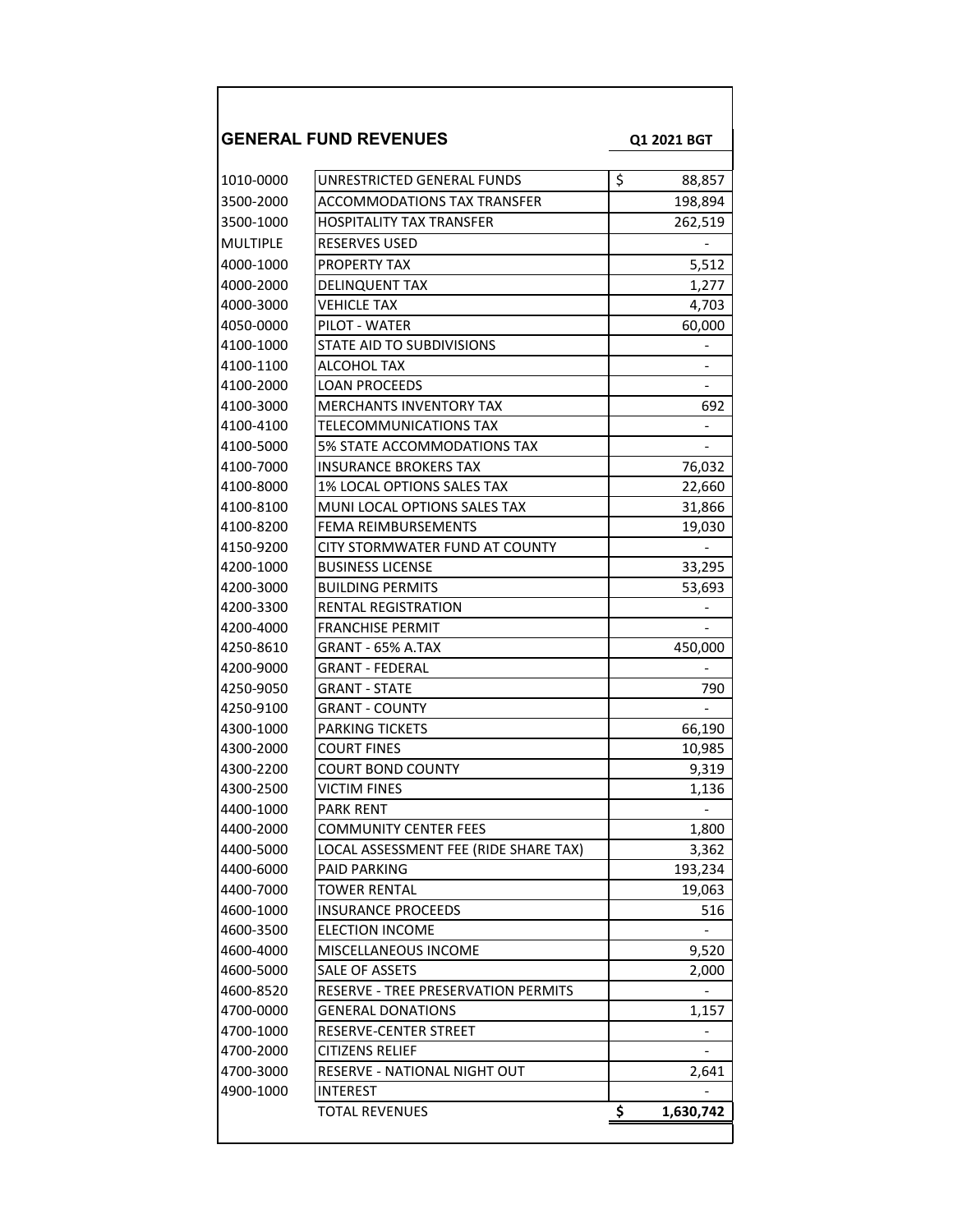

## **GENERAL FUND OPERATING REVENUES (OVER \$50,000)**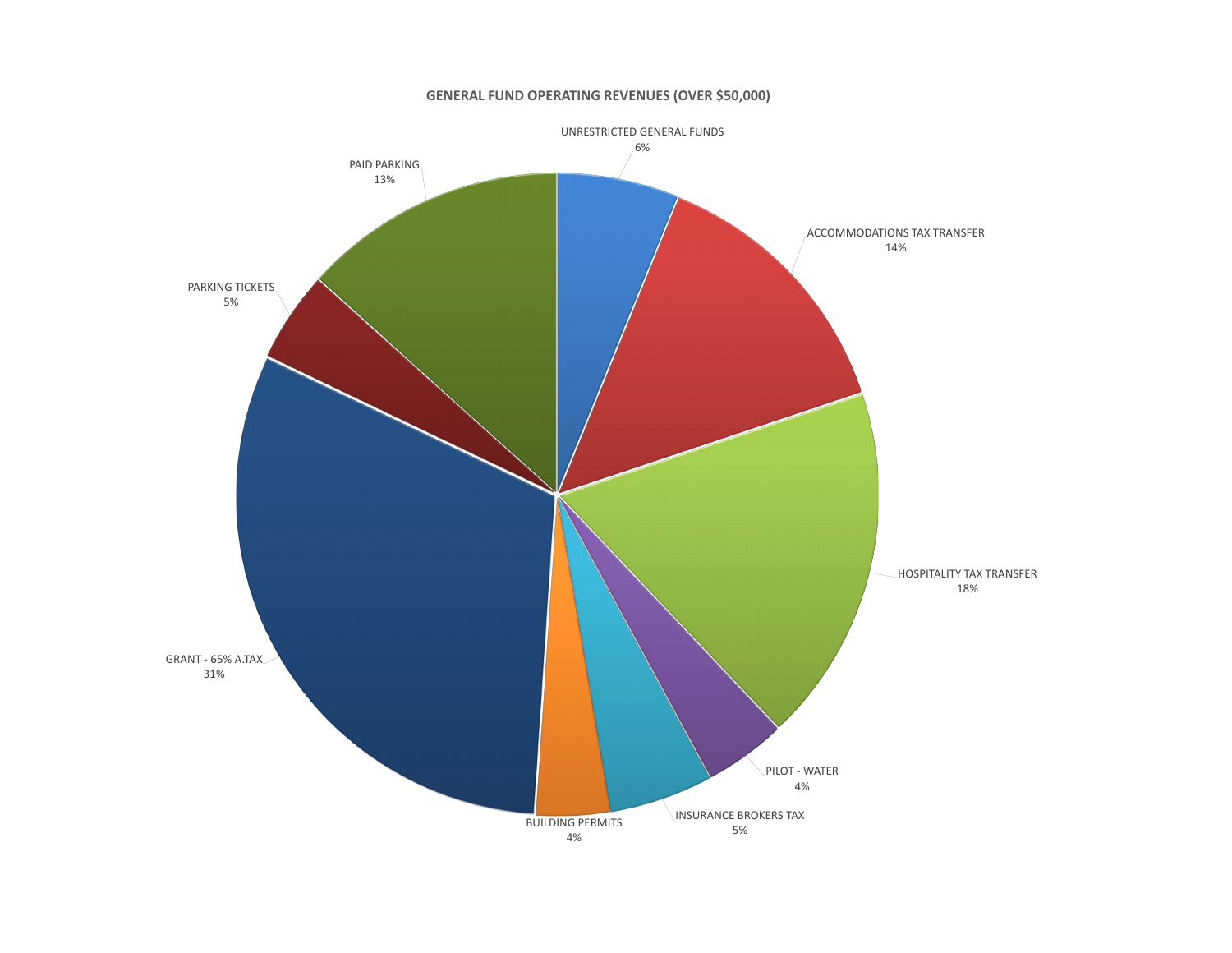| 5100 | <b>GENERAL GOVERNMENT</b>           | Q1 2021 BGT   |
|------|-------------------------------------|---------------|
| 3000 | <b>ADVERTISING</b>                  | \$<br>991     |
| 3002 | <b>EMPLOYEE RELATIONS</b>           | 994           |
| 3003 | PET HELPERS                         |               |
| 3005 | <b>SANDSPUR</b>                     |               |
| 3006 | <b>COMMUNITY PROMOTIONS</b>         |               |
| 3150 | <b>POSTAGE &amp; MAILINGS</b>       | 1,467         |
| 3300 | <b>OPERATING SUPPLIES</b>           | 922           |
| 3800 | UTILITIES                           | 26,287        |
| 4000 | <b>CAPITAL - PARKING MACHINES</b>   |               |
| 4900 | <b>BANK CHARGES</b>                 | 397           |
| 5100 | CONTRACTS                           | 17,559        |
| 6100 | <b>GENERAL INSURANCE</b>            | 30,146        |
| 6900 | RESERVE - EMPLOYEE DEVELOPMENT      |               |
| 6901 | RESERVE - SCEG NSSF MATCH           |               |
| 6902 | RESERVE - CITIZENS RELIEF           |               |
| 6903 | RESERVE - BEACH & MARSH LEGAL & ACQ |               |
| 6905 | RESERVE - CLAIMS/JUDGEMENTS         |               |
| 6907 | RESERVE - CAP IMP/GRANT MATCH       |               |
| 6908 | RESERVE - R70-07 CAP ACQUISITION    |               |
| 6909 | RESERVE - SPECIAL PROJECTS          |               |
| 7600 | <b>CELEBRATIONS</b>                 |               |
| 7850 | <b>DECLARED EMERGENCY</b>           |               |
| 7870 | <b>DONATIONS</b>                    |               |
| 7901 | PS BUILDING - PRINCIPAL             | 116,000       |
| 9020 | <b>PS BUILDING - INTEREST</b>       | 1,462         |
| 7904 | RIVER PARK - PRINCIPAL              |               |
| 9024 | <b>RIVER PARK - INTEREST</b>        |               |
|      | <b>TOTAL GENERAL GOVERNMENT</b>     | \$<br>196,226 |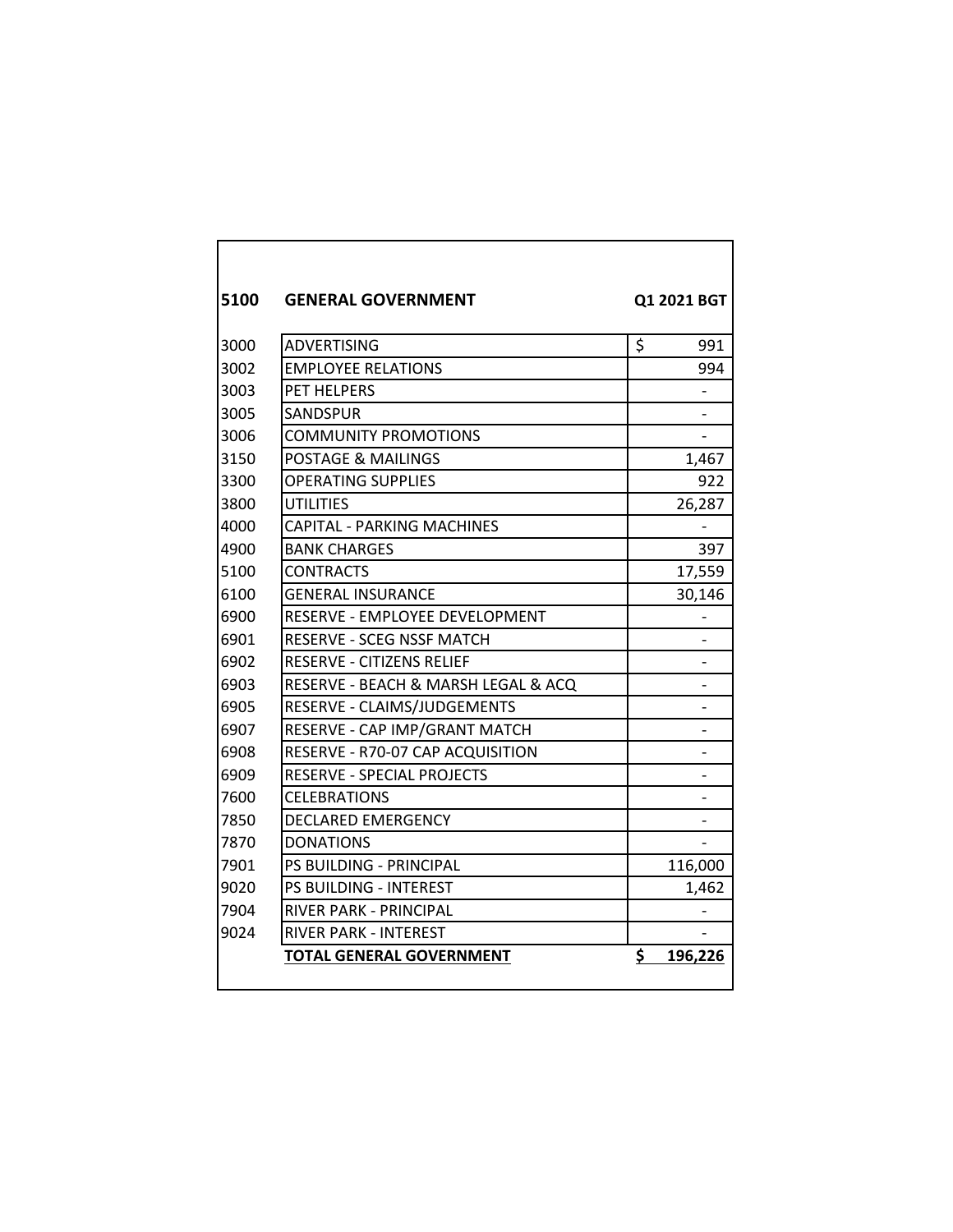|           | 5200/5220/5230 PUBLIC SAFETY COMBINED   | Q1 2021 BGT   |
|-----------|-----------------------------------------|---------------|
|           |                                         |               |
|           | 1100 FULL-TIME SALARIES                 | \$<br>322,347 |
|           | 1103 PART-TIME SALARIES                 | 79,108        |
|           | 1104 OVERTIME                           | 55,463        |
|           | 1105 BONUS POINTS                       |               |
|           | 1106 PART-TIME HOLIDAY INCENTIVE        |               |
|           | 1107 VICTIM ADVOCATE SALARY             | 868           |
|           | 1108 CERTIFICATION BONUSES              |               |
|           | 1400 HOUSING ALLOWANCE                  | 9,000         |
|           | 2100 HEALTH INSURANCE                   | 43,750        |
| 2101 FICA |                                         | 34,657        |
|           | 2102 RETIREMENT - SCRS                  | 28,614        |
|           | 2103 RETIREMENT - PORS                  | 46,678        |
|           | 3000 AUGMENTATION PROGRAM               | 11,848        |
|           | 3150 POSTAGE                            |               |
|           | 3200 REPAIRS/MAINTENANCE                | 3,789         |
|           | 3300 OPERATING SUPPLIES                 | 28,516        |
|           | 3307 VICTIMS ADV OPERATING EXPENSES     |               |
|           | 3400 DUES, TRNG, & PROF DEV             | 3,838         |
|           | 3500 FUEL                               | 15,548        |
|           | 3550 VEHICLE REPAIRS                    | 11,563        |
|           | 3700 UNIFORMS                           | 2,735         |
|           | 3800 UTILITIES                          | 6,388         |
|           | 4000 CAPITAL                            |               |
|           | 5100 CONTRACTS                          | 16,779        |
|           | 6100 GENERAL INSURANCE                  | 68,174        |
|           | 6800 WORKERS COMP INSURANCE             | 13,713        |
|           | 6900 RESERVE-PUBLIC SAFETY VEHICLES     |               |
|           | 6901 RESERVE-PUBLIC SAFETY RADIOS       |               |
|           | 6902 RESERVE - RECORD MGMT/CENTRAL DISP |               |
|           | 6905 RESERVE-PUBLIC SAFTEY HOUSING      |               |
|           | 6906 RESERVE-EMERGENCY PREPAREDNESS     |               |
|           | 6907 RESERVE-VICTIMS ADVOCACY           | 50            |
|           | 6908 RESERVE-NATIONAL NIGHT OUT         | 819           |
|           | 7850 DECLARED EMERGENCY                 | -             |
|           | 7900 FIRE TRUCK-PRINCIPAL               |               |
|           | 9021 FIRE TRUCK-INTEREST                |               |
|           | <b>TOTAL PUBLIC SAFETY</b>              | \$<br>804,240 |
|           |                                         |               |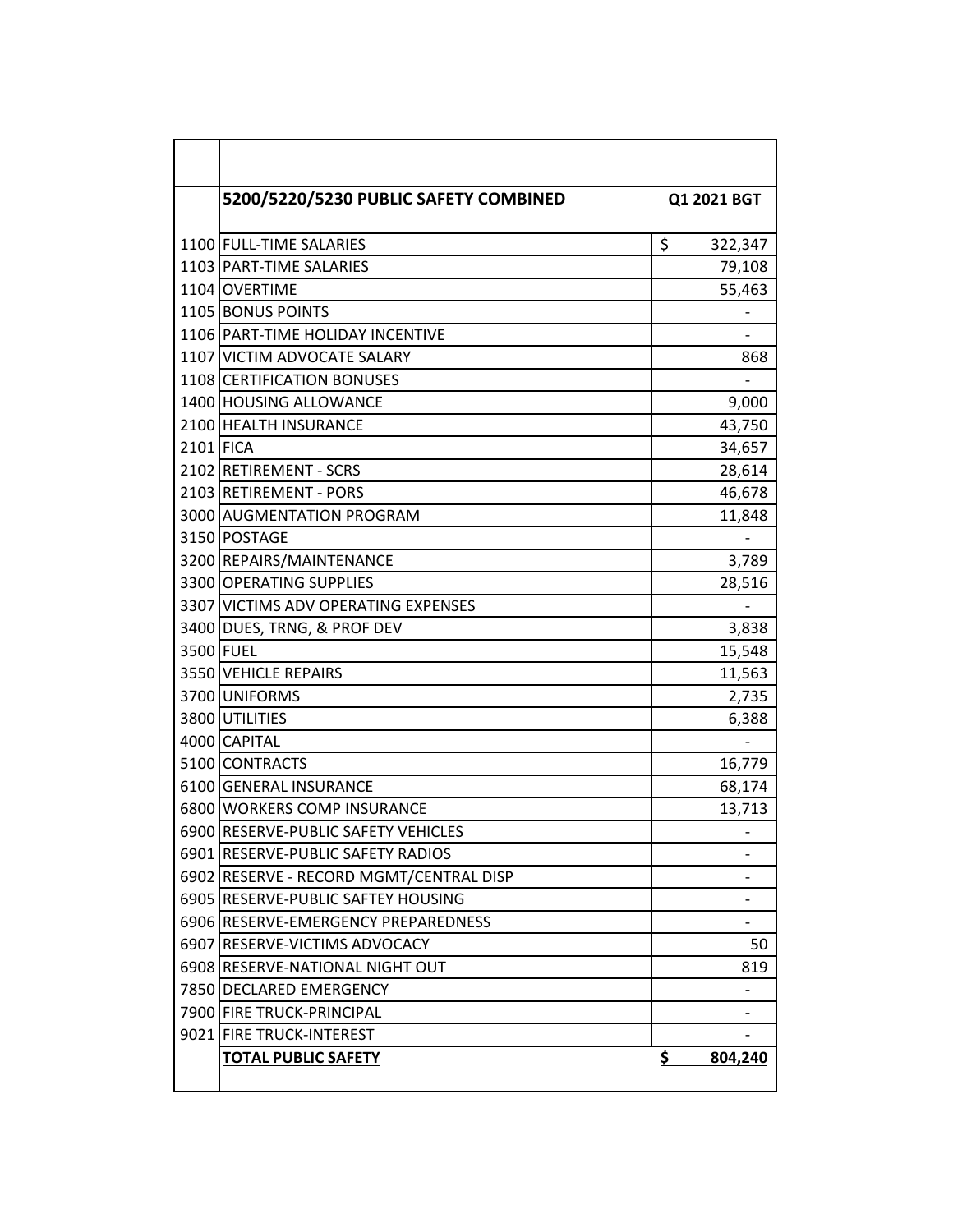| 5200 Police |                                       |                |
|-------------|---------------------------------------|----------------|
|             |                                       | Q1 2021 BGT    |
| 1100        | <b>SALARIES</b>                       | \$<br>234,248  |
| 1103        | PART-TIME SALARIES - BEACH & PARKING  | 18,430         |
| 1104        | <b>OVERTIME</b>                       | 29,684         |
| 1108        | <b>CERTIFICATION BONUSES</b>          |                |
| 1400        | <b>HOUSING ALLOWANCE</b>              | 7,200          |
| 2100        | <b>HEALTH INSURANCE</b>               | 28,040         |
| 2101        | <b>FICA</b>                           | 21,311         |
| 2102        | <b>RETIREMENT - SCRS</b>              | 3,528          |
| 2103        | <b>RETIREMENT - PORS</b>              | 46,678         |
| 3000        | <b>AUGMENTATION PROGRAM</b>           | 11,848         |
| 3200        | REPAIRS/MAINTENANCE                   | 2,966          |
| 3300        | <b>OPERATING SUPPLIES</b>             | 20,505         |
| 3400        | DUES, TRNG, & PROF DEV                | 2,029          |
| 3500        | <b>FUEL</b>                           | 14,020         |
| 3550        | <b>VEHICLE REPAIRS &amp; MAINT</b>    | 8,558          |
| 3700        | <b>UNIFORMS</b>                       | 2,040          |
| 3800        | <b>UTILITIES</b>                      | 6,334          |
| 4000        | <b>CAPITAL</b>                        |                |
| 5100        | <b>CONTRACTS</b>                      | 9,666          |
| 6100        | <b>GENERAL INSURANCE</b>              | 49,428         |
| 6800        | <b>WORKERS COMP INSURANCE</b>         | 6,899          |
| 6900        | RESERVE-POLICE VEHICLES               |                |
| 6901        | RESERVE-POLICE RADIOS                 |                |
| 6902        | RESERVE - RECORD MGMT/CENTRAL DISP    |                |
| 6905        | RESERVE-POLICE HOUSING                | $\overline{a}$ |
| 6906        | RESERVE-POLICE EMERGENCY PREPAREDNESS |                |
| 6907        | RESERVE-VICTIMS ADVOCACY              | 50             |
| 6908        | RESERVE-NATIONAL NIGHT OUT            | 819            |
| 7850        | <b>DECLARED EMERGENCY</b>             |                |
|             | <b>TOTAL POLICE</b>                   | \$<br>524,280  |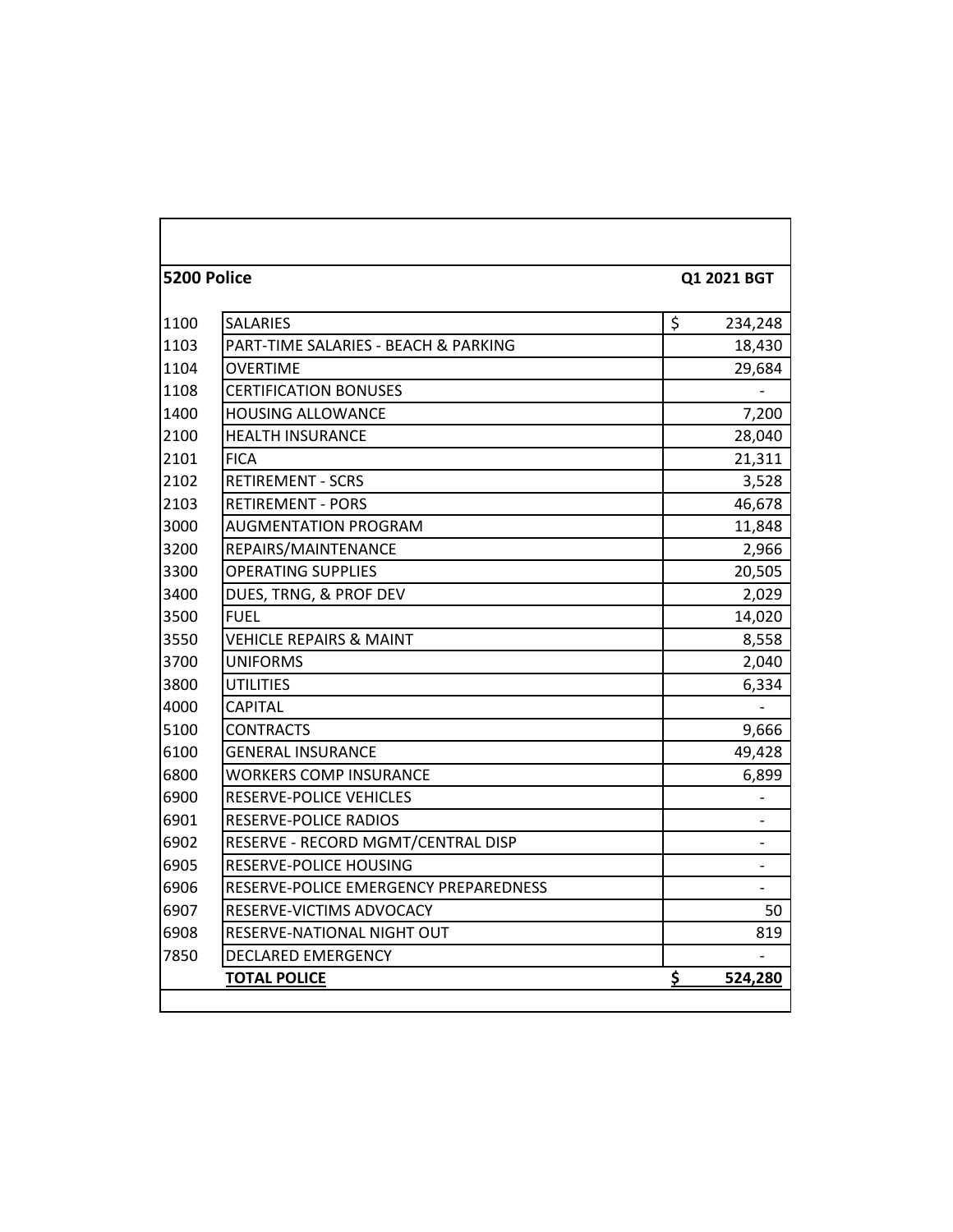| <b>5220 Fire</b> |                                     | Q1 2021 BGT |         |
|------------------|-------------------------------------|-------------|---------|
|                  |                                     |             |         |
| 1100             | <b>SALARIES</b>                     | \$          | 53,629  |
| 1103             | <b>PART-TIME SALARIES</b>           |             | 55,267  |
| 1104             | <b>OVERTIME</b>                     |             | 10,998  |
| 1105             | <b>BONUS POINTS</b>                 |             |         |
| 1106             | PART-TIME HOLIDAY INCENTIVE         |             |         |
| 1108             | <b>CERTIFICATION BONUSES</b>        |             |         |
| 1400             | <b>HOUSING ALLOWANCE</b>            |             | 1,800   |
| 2100             | <b>HEALTH INSURANCE</b>             |             | 9,718   |
| 2101             | <b>FICA</b>                         |             | 9,098   |
| 2102             | <b>RETIREMENT - SCRS</b>            |             | 16,515  |
| 3200             | REPAIRS/MAINTENANCE                 |             | 823     |
| 3300             | <b>OPERATING SUPPLIES</b>           |             | 5,010   |
| 3400             | DUES, TRNG, & PROF DEV              |             | 1,809   |
| 3500             | <b>FUEL</b>                         |             | 1,527   |
| 3550             | VEHICLE REPAIRS & MAINT             |             | 3,004   |
| 3700             | <b>UNIFORMS</b>                     |             | 414     |
| 3800             | <b>UTILITIES</b>                    |             | 55      |
| 4000             | <b>CAPITAL</b>                      |             |         |
| 5100             | <b>CONTRACTS</b>                    |             | 7,113   |
| 6100             | <b>GENERAL INSURANCE</b>            |             | 18,746  |
| 6800             | <b>WORKERS COMP INSURANCE</b>       |             | 6,814   |
| 6900             | RESERVE-FIRE VEHICLES               |             |         |
| 6901             | <b>RESERVE-FIRE RADIOS</b>          |             |         |
| 6905             | <b>RESERVE-FIRE HOUSING</b>         |             |         |
| 6906             | RESERVE-FIRE EMERGENCY PREPAREDNESS |             |         |
| 7850             | DECLARED EMERGENCY                  |             |         |
| 7900             | <b>FIRE TRUCK-PRINCIPAL</b>         |             |         |
| 9021             | <b>FIRE TRUCK-INTEREST</b>          |             |         |
|                  | <b>TOTAL FIRE</b>                   | \$          | 202,341 |
|                  |                                     |             |         |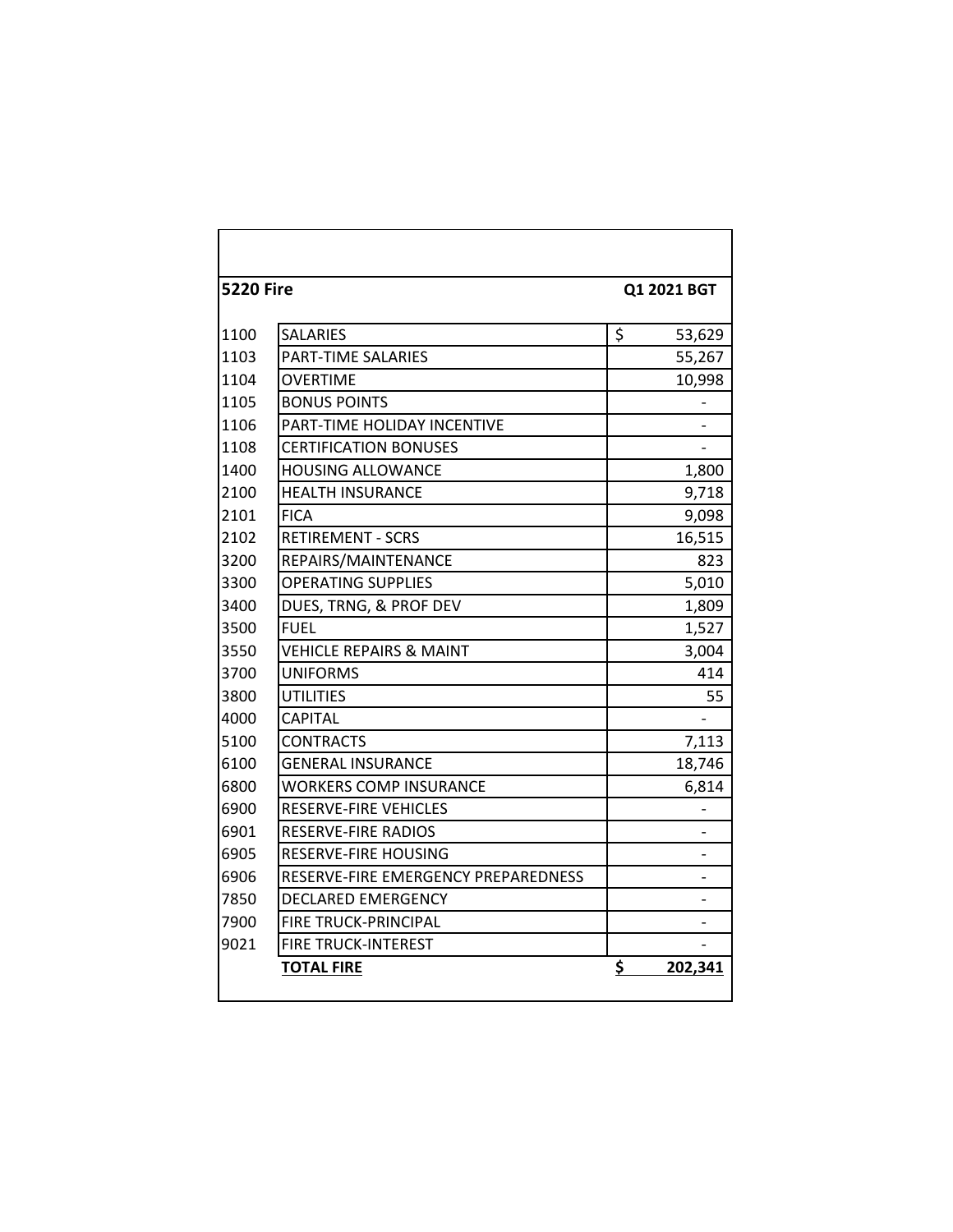|      | 5230 Dispatch                           | Q1 2021 BGT    |
|------|-----------------------------------------|----------------|
| 1100 | <b>SALARIES</b>                         | \$<br>34,470   |
| 1103 | PART-TIME SALARIES                      | 5,411          |
| 1104 | <b>OVERTIME</b>                         | 14,781         |
| 1107 | <b>VICTIM ADVOCATE SALARY</b>           | 868            |
| 1400 | <b>HOUSING ALLOWANCE</b>                |                |
| 2100 | <b>HEALTH INSURANCE</b>                 | 5,992          |
| 2101 | <b>FICA</b>                             | 4,247          |
| 2102 | <b>RETIREMENT - SCRS</b>                | 8,570          |
| 3300 | <b>OPERATING SUPPLIES</b>               | 3,000          |
| 3307 | VICTIMS ADVOCATE OPERATING EXPENSES     |                |
| 3400 | DUES, TRNG, & PROF DEV                  |                |
| 3700 | <b>UNIFORMS</b>                         | 281            |
| 3800 | <b>UTILITIES</b>                        |                |
| 4000 | <b>CAPITAL</b>                          |                |
| 5100 | <b>CONTRACTS</b>                        |                |
| 6100 | <b>GENERAL INSURANCE</b>                |                |
| 6800 | <b>WORKERS COMP INSURANCE</b>           |                |
| 6901 | RESERVE-POLICE RADIOS                   | $\overline{a}$ |
| 6902 | RESERVE - RECORD MGMT/CENTRAL DISP      |                |
| 6905 | <b>RESERVE-POLICE HOUSING</b>           |                |
| 6906 | RESERVE-DISPATCH EMERGENCY PREPAREDNESS |                |
| 6907 | RESERVE-VICTIMS ADVOCACY                |                |
| 7850 | <b>DECLARED EMERGENCY</b>               |                |
|      | <b>TOTAL DISPATCH</b>                   | \$<br>77,619   |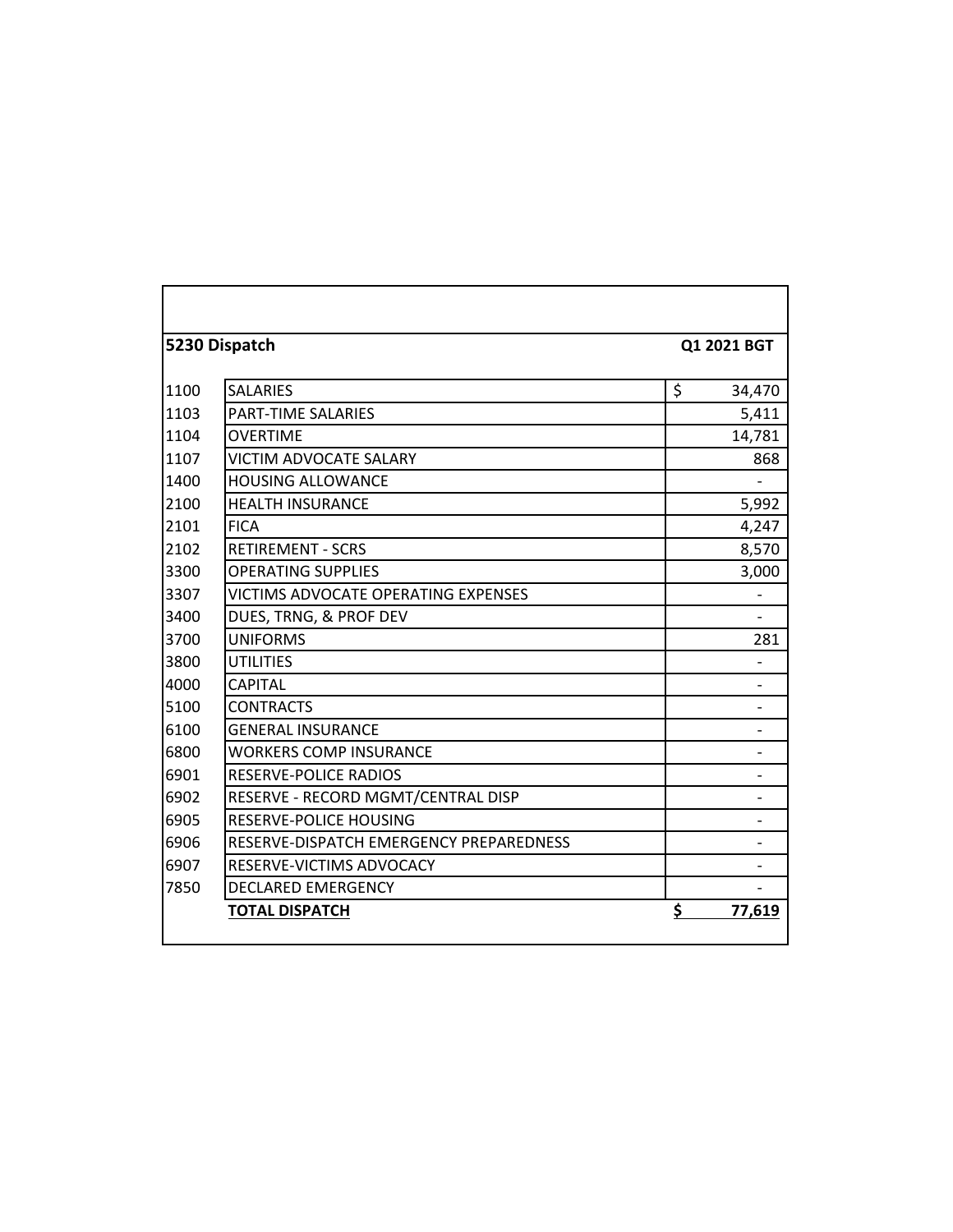| 5300 | <b>PUBLIC WORKS</b>              | Q1 2021 BGT   |
|------|----------------------------------|---------------|
| 0000 | CITY STORMWATER FUND             | \$            |
| 1100 | <b>SALARIES</b>                  | 95,501        |
| 1104 | <b>OVERTIME</b>                  | 8,075         |
| 2100 | <b>HEALTH INSURANCE</b>          | 19,354        |
| 2101 | <b>FICA</b>                      | 7,741         |
| 2102 | <b>RETIREMENT</b>                | 13,950        |
| 3000 | <b>FOLLY GREEN INITIATIVE</b>    |               |
| 3200 | REPAIRS/MAINTENANCE              | 1,213         |
| 3300 | <b>OPERATING SUPPLIES</b>        | 5,347         |
| 3400 | DUES, TRNG, & PROF DEV           | 572           |
| 3500 | <b>FUEL</b>                      | 7,034         |
| 3550 | <b>VEHICLE REPAIRS</b>           | 13,621        |
| 3610 | PEDESTRIAN ROW & SIDEWALKS MAINT | 4,108         |
| 3611 | <b>CROSSWALKS</b>                |               |
| 3612 | ROAD MAINTENANCE & STRIPING      | 5,308         |
| 3700 | <b>UNIFORMS</b>                  | 2,122         |
| 3701 | PROTECTIVE EQUIPMENT             | 3,242         |
| 3800 | UTILITIES                        | 269           |
| 4000 | <b>CAPITAL</b>                   |               |
| 5100 | <b>CONTRACTS</b>                 | 29,714        |
| 6100 | <b>GENERAL INSURANCE</b>         | 16,738        |
| 6800 | <b>WORKERS COMP INSURANCE</b>    | 2,216         |
| 6900 | RESERVE-PUBLIC WORKS VEHICLES    |               |
| 6901 | RESERVE-PEDESTRIAN PATHS (BONDS) |               |
| 6904 | RESERVE-CENTER STREET            |               |
| 7850 | <b>DECLARED EMERGENCY</b>        |               |
| 7903 | <b>GARBAGE TRUCK-PRICIPAL</b>    |               |
| 9023 | <b>GARBAGE TRUCK-INTEREST</b>    |               |
|      | <b>TOTAL PUBLIC WORKS</b>        | \$<br>236,125 |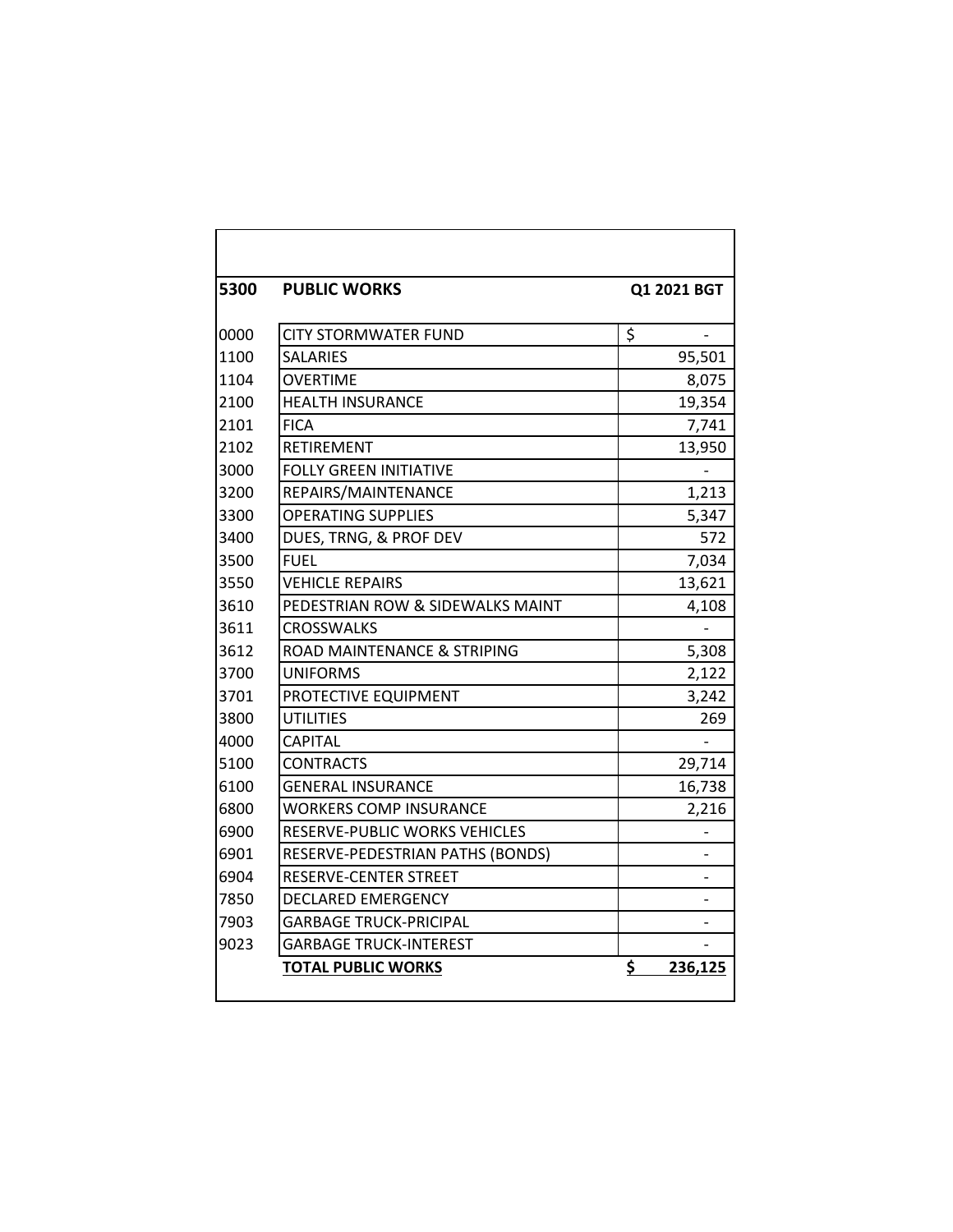|      | <b>5400 MAYOR</b>          | Q1 2021 BGT |       |
|------|----------------------------|-------------|-------|
|      |                            |             |       |
| 1100 | <b>MAYOR SALARY</b>        | \$          | 3,750 |
| 2100 | <b>HEALTH INSURANCE</b>    |             | 1,561 |
| 2101 | <b>FICA</b>                |             | 277   |
| 2102 | <b>RETIREMENT</b>          |             | 584   |
| 3300 | <b>OPERATING SUPPLIES</b>  |             | 275   |
| 3400 | DUES, TRNG, & PROF DEV     |             |       |
| 3650 | <b>MAYOR DISCRETIONARY</b> |             |       |
| 3800 | <b>UTILITIES</b>           |             | 311   |
| 4000 | <b>CAPITAL</b>             |             |       |
| 5100 | <b>CONTRACTS</b>           |             |       |
| 5300 | <b>LEGISLATIVE</b>         |             |       |
| 7850 | DECLARED EMERGENCY         |             |       |
|      | <b>TOTAL MAYOR</b>         | Ś           | 6.757 |
|      |                            |             |       |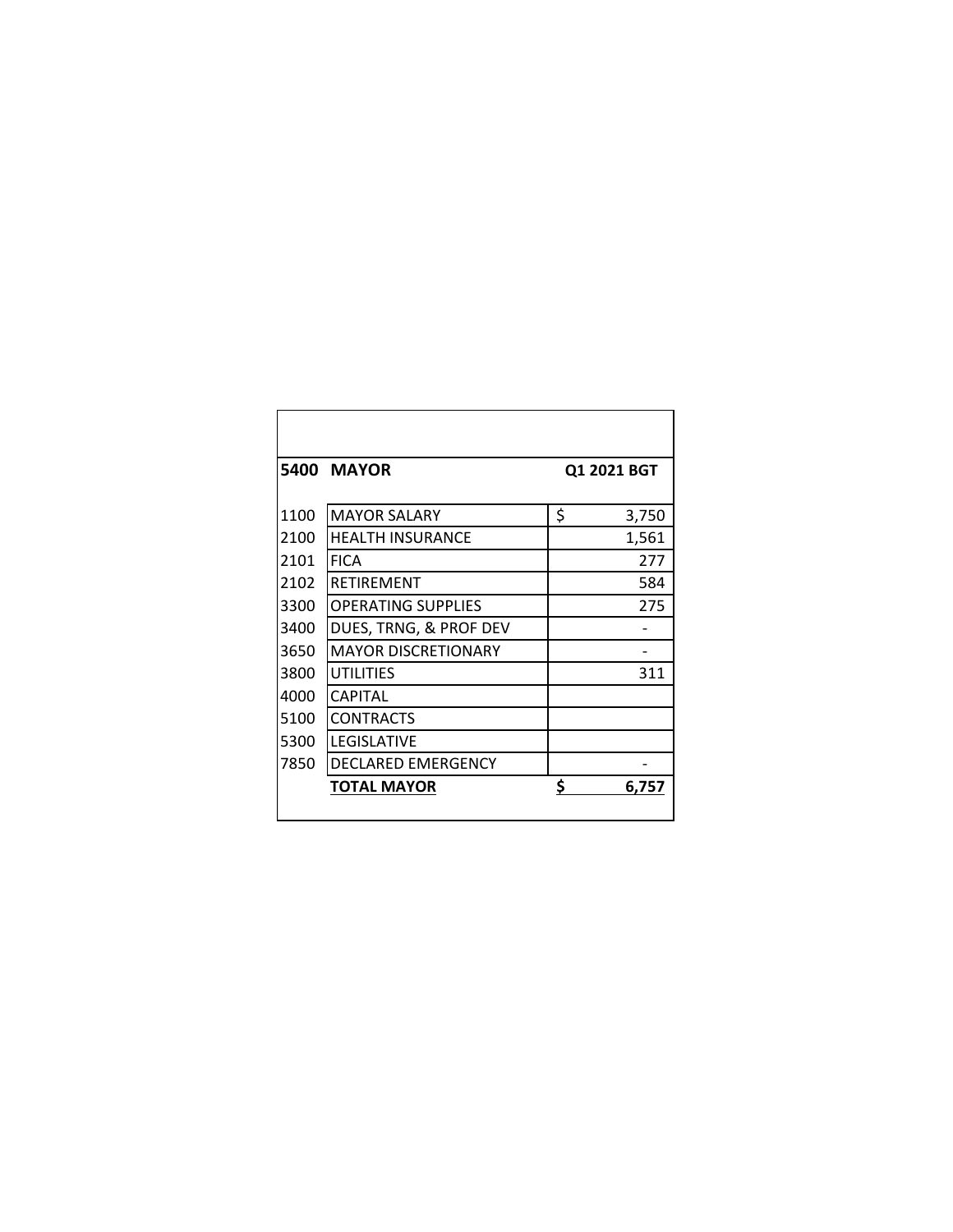|      | <b>5500 COUNCIL</b>                | Q1 2021 BGT  |
|------|------------------------------------|--------------|
| 1100 | <b>COUNCIL SALARIES</b>            | \$<br>7,200  |
| 1102 | <b>COUNCIL STAFF SPT SALARIES</b>  | 10,299       |
| 1104 | <b>OVERTIME</b>                    |              |
| 2100 | <b>HEALTH INSURANCE</b>            | 9,477        |
| 2300 | <b>FICA</b>                        | 1,265        |
| 2400 | <b>RETIREMENT</b>                  | 2,349        |
| 3300 | <b>OPERATING SUPPLIES</b>          | 246          |
| 3400 | DUES, TRNG, & PROF DEV             | 2,323        |
| 3600 | <b>COUNCIL DISCRETIONARY</b>       |              |
| 3800 | <b>UTILITIES</b>                   | 1,358        |
| 6100 | <b>GENERAL INSURANCE</b>           | 9,611        |
| 6800 | <b>WORKERS COMP INSURANCE</b>      |              |
| 6900 | RESERVE - COUNCIL DISCRETIONARY    |              |
| 6902 | <b>RESERVE - CITY CELEBRATIONS</b> |              |
| 7850 | DECLARED EMERGENCY                 |              |
|      | <b>TOTAL COUNCIL</b>               | \$<br>44.128 |
|      |                                    |              |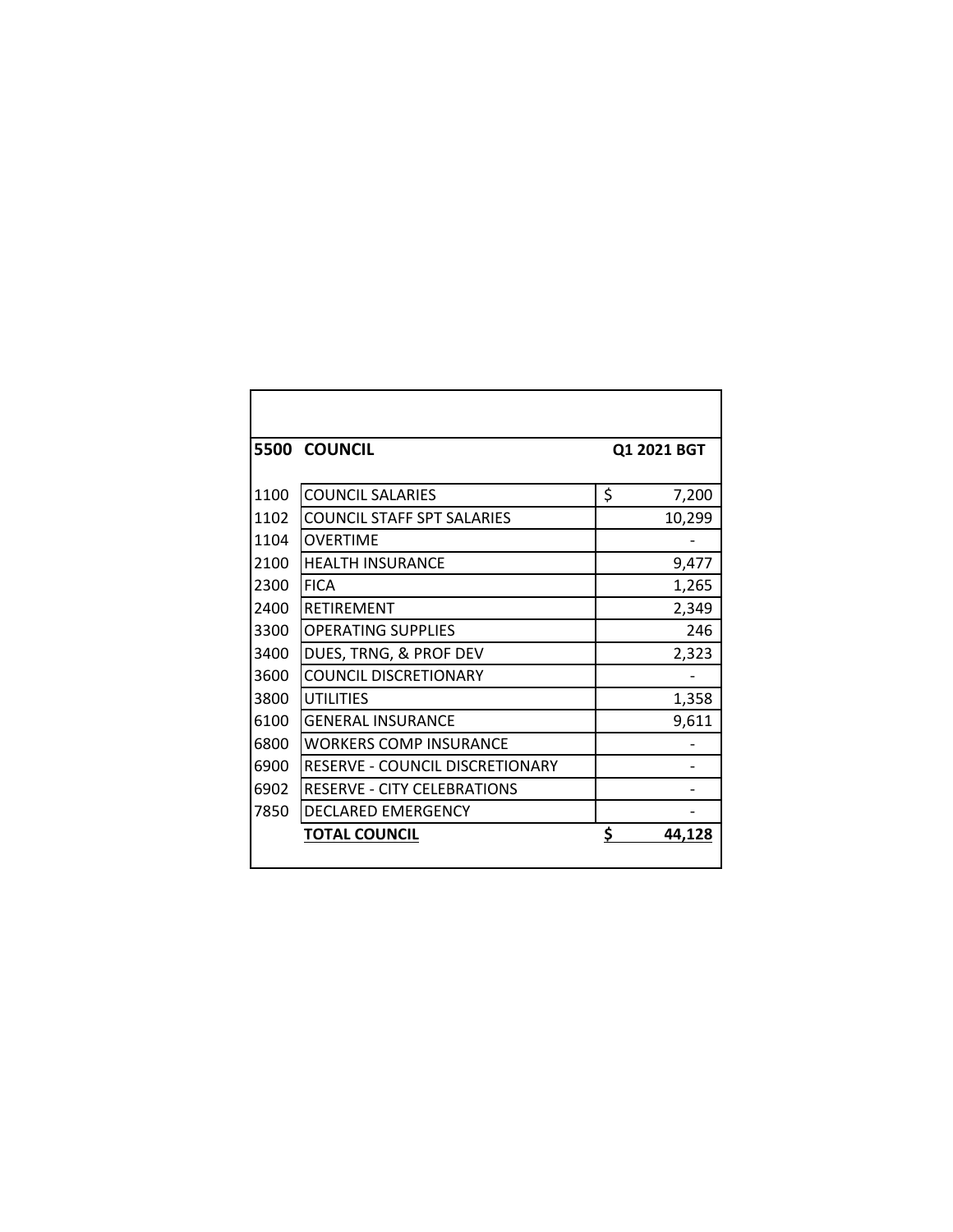|      | 5600 JUDICIAL             |    | Q1 2021 BGT |
|------|---------------------------|----|-------------|
| 1100 | <b>SALARIES</b>           | \$ | 14,102      |
| 2101 | <b>FICA</b>               |    | 1,079       |
| 2102 | <b>RETIREMENT</b>         |    | 2,194       |
| 3300 | <b>OPERATING SUPPLIES</b> |    |             |
| 3400 | DUES, TRNG, & PROF DEV    |    |             |
| 4000 | <b>CAPITAL</b>            |    |             |
| 5100 | <b>CONTRACTS</b>          |    |             |
|      | <b>TOTAL JUDICIAL</b>     | Ś  | 17,376      |
|      |                           |    |             |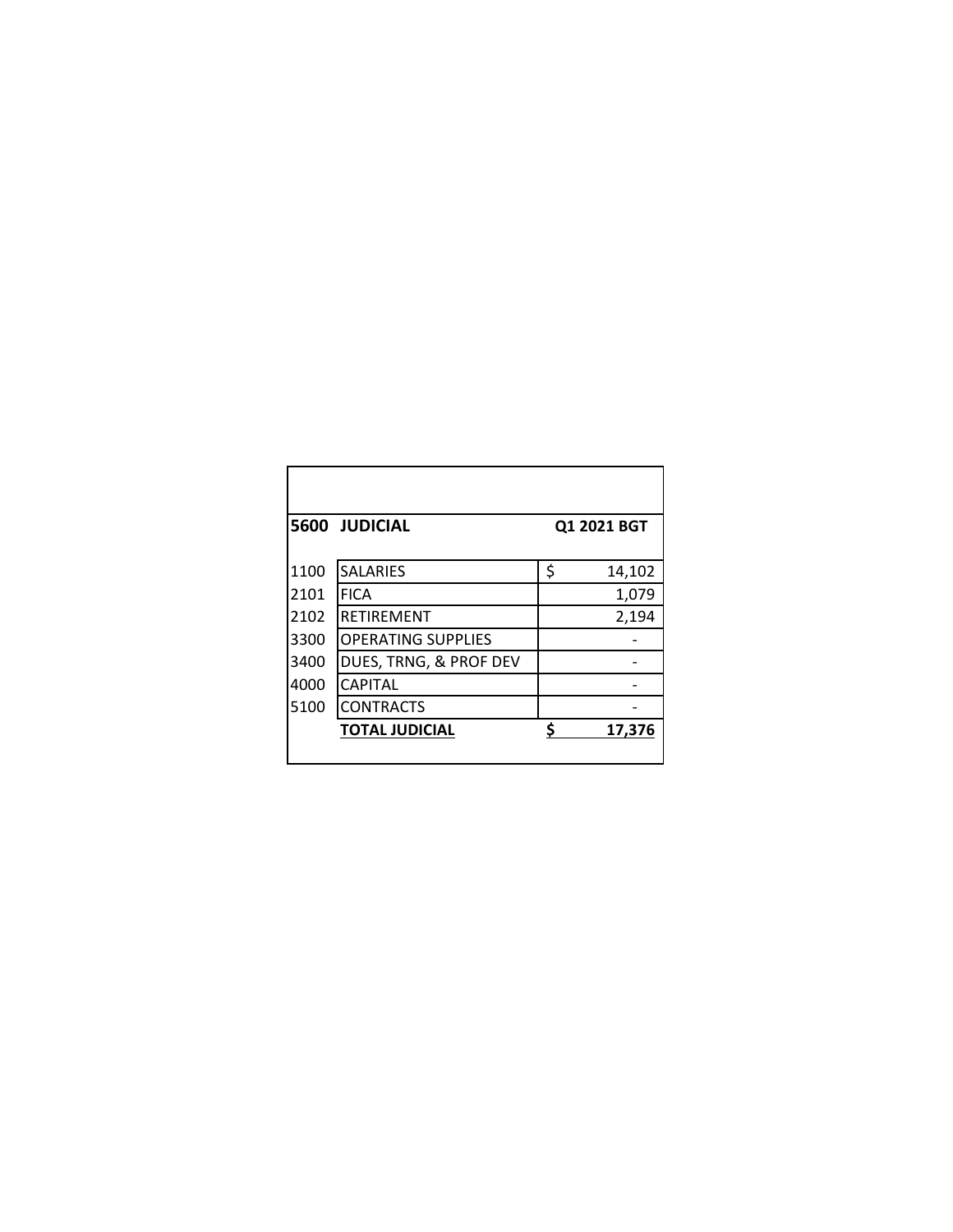|      | 5700 ELECTIONS            | Q1 20201 BGT |       |  |
|------|---------------------------|--------------|-------|--|
|      |                           |              |       |  |
| 1100 | <b>SALARIES</b>           | \$           | 2,500 |  |
| 2101 | <b>FICA</b>               |              | 574   |  |
| 3000 | <b>ADVERTISING</b>        |              |       |  |
| 3300 | <b>OPERATING SUPPLIES</b> |              |       |  |
| 3400 | DUES, TRNG, & PROF DEV    |              |       |  |
|      | <b>TOTAL ELECTIONS</b>    |              | 3,074 |  |
|      |                           |              |       |  |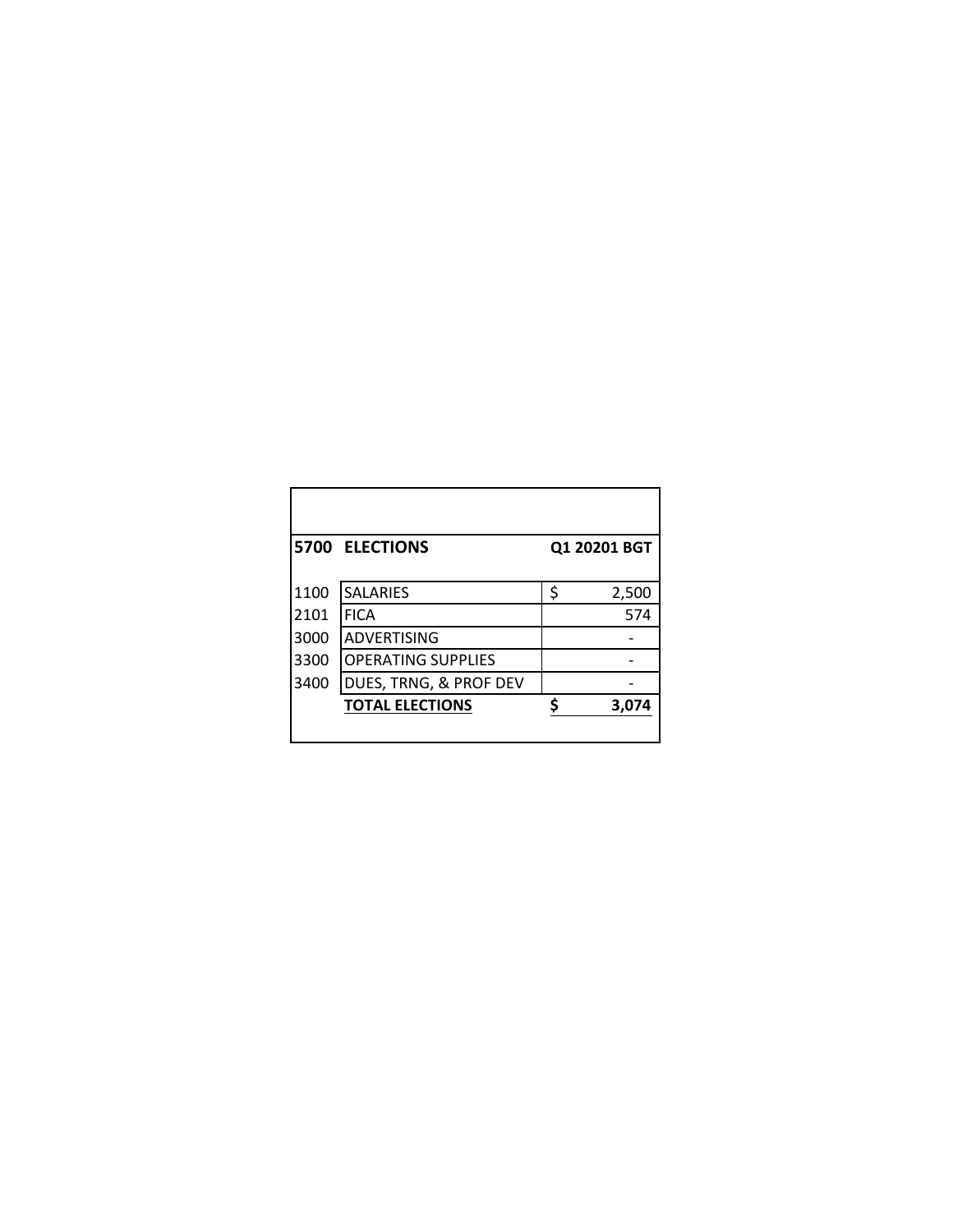| 5800 | <b>ADMINISTRATION</b>         | Q1 2021 BGT |         |  |
|------|-------------------------------|-------------|---------|--|
|      |                               |             |         |  |
| 1100 | <b>SALARIES</b>               | \$          | 102,553 |  |
| 1104 | <b>OVERTIME</b>               |             | 605     |  |
| 2100 | <b>HEALTH INSURANCE</b>       |             | 10,692  |  |
| 2101 | <b>FICA</b>                   |             | 7,748   |  |
| 2102 | <b>RETIREMENT</b>             |             | 15,951  |  |
| 3300 | <b>OPERATING SUPPLIES</b>     |             | 2,874   |  |
| 3400 | DUES, TRNG, & PROF DEV        |             | 2,333   |  |
| 3800 | <b>UTILITIES</b>              |             | 1,481   |  |
| 4000 | <b>CAPITAL</b>                |             |         |  |
| 5100 | <b>CONTRACTS</b>              |             |         |  |
| 6100 | <b>GENERAL INSURANCE</b>      |             | 1,777   |  |
| 6800 | <b>WORKERS COMP INSURANCE</b> |             | 604     |  |
| 6900 | RESERVE-FINANCIAL SOFTWARE    |             |         |  |
| 7850 | <b>DECLARED EMERGENCY</b>     |             |         |  |
|      | TOTAL ADMINISTRATION          | \$          | 146,620 |  |
|      |                               |             |         |  |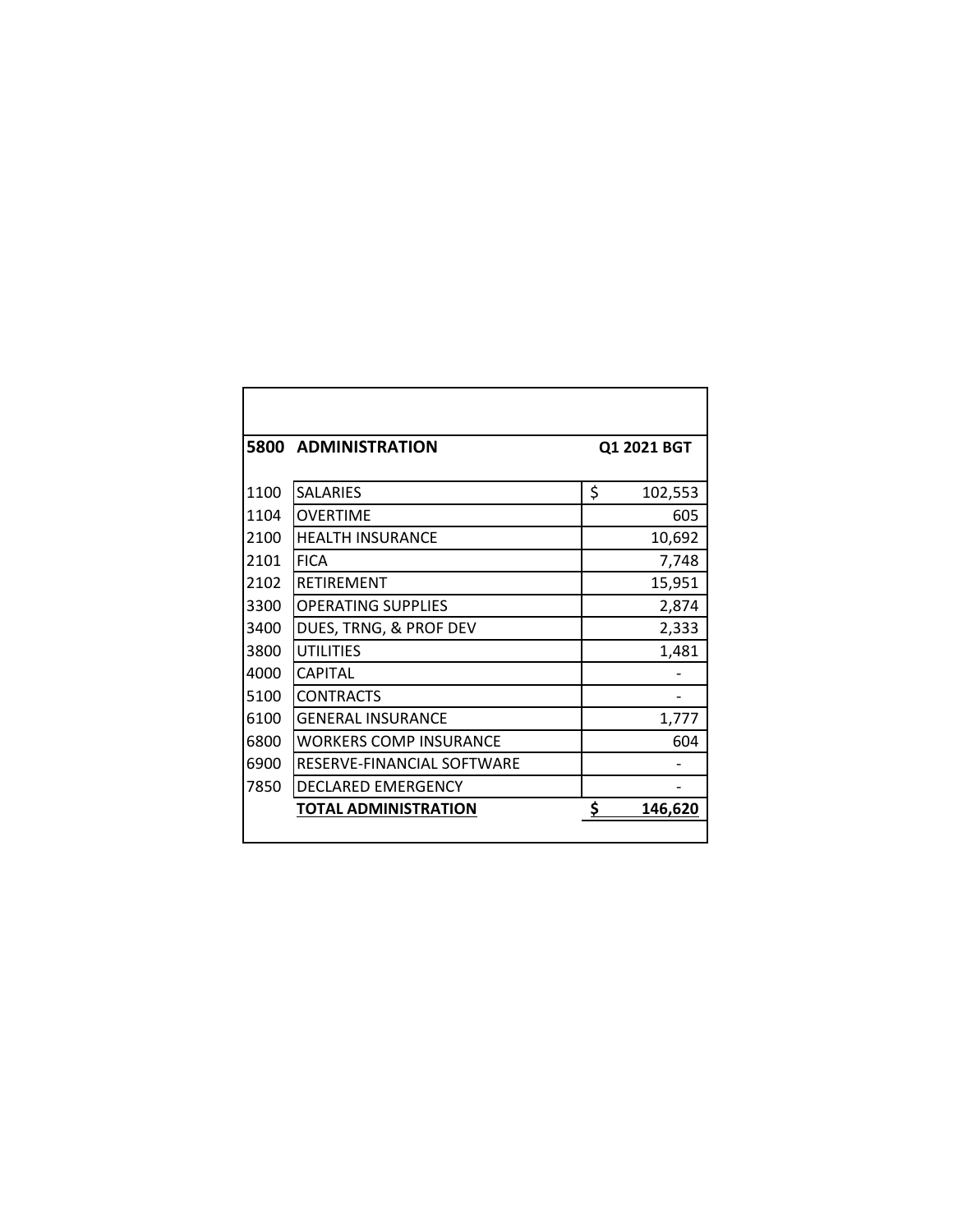|      | <b>6000 FACILITIES</b><br>Q1 2021 BGT |    |                              |  |  |  |  |
|------|---------------------------------------|----|------------------------------|--|--|--|--|
| 1100 | <b>SALARIES</b>                       | \$ | 14,996                       |  |  |  |  |
| 2100 | <b>HEALTH INSURANCE</b>               |    | 2,633                        |  |  |  |  |
| 2101 | <b>FICA</b>                           |    | 1,095                        |  |  |  |  |
| 2102 | <b>RETIREMENT</b>                     |    | 2,333                        |  |  |  |  |
| 3000 | PARKS & REC COMMITTEE (OPERATING)     |    | 1,000                        |  |  |  |  |
| 3300 | <b>OPERATING SUPPLIES</b>             |    | 3,988                        |  |  |  |  |
| 3400 | DUES, TRNG, & PROF DEV                |    | 250                          |  |  |  |  |
| 3500 | <b>FUEL</b>                           |    | 1,550                        |  |  |  |  |
| 3550 | <b>VEHICLE REPAIRS</b>                |    | 217                          |  |  |  |  |
| 3800 | <b>UTILITIES</b>                      |    | 507                          |  |  |  |  |
| 4000 | <b>CAPITAL</b>                        |    |                              |  |  |  |  |
| 5100 | <b>CONTRACTS</b>                      |    | 48,002                       |  |  |  |  |
| 6000 | PUBLIC SAFETY FACILITY                |    | 3,840                        |  |  |  |  |
| 6001 | <b>CITY HALL FACILITY</b>             |    | 2,686                        |  |  |  |  |
| 6002 | <b>COMMUNITY CENTER FACILITY</b>      |    | 4,155                        |  |  |  |  |
| 6003 | PUB WORKS & UTILITIES FACILITIES      |    | 81                           |  |  |  |  |
| 6004 | PARKS & PLAYGROUNDS R&M               |    | 15,800                       |  |  |  |  |
| 6005 | BEACH ACCESS MANAGEMENT               |    | 10,547                       |  |  |  |  |
| 6100 | <b>GENERAL INSURANCE</b>              |    | 4,854                        |  |  |  |  |
| 6900 | <b>RESERVE - PARKS &amp; REC</b>      |    |                              |  |  |  |  |
| 6900 | <b>RESERVE - RECREATION</b>           |    |                              |  |  |  |  |
| 6901 | RESERVE - COMMUNITY CENTER            |    |                              |  |  |  |  |
| 6902 | <b>RESERVE - WALKOVERS</b>            |    | $\qquad \qquad \blacksquare$ |  |  |  |  |
| 6903 | <b>RESERVE - HISTORY</b>              |    |                              |  |  |  |  |
| 6904 | RESERVE - FACILITIES VEHICLES         |    | -                            |  |  |  |  |
| 6905 | RESERVE - CRS CERTIFICATION           |    |                              |  |  |  |  |
| 6906 | <b>RESERVE - CITY HALL (BONDS)</b>    |    |                              |  |  |  |  |
| 6907 | RESERVE - TREE PRESERVATION           |    |                              |  |  |  |  |
| 6908 | RESERVE - FOLLY RIVER DOCK            |    |                              |  |  |  |  |
| 6909 | RESERVE - ADA COMPLIANCE              |    |                              |  |  |  |  |
| 7850 | DECLARED EMERGENCY                    |    |                              |  |  |  |  |
|      | <b>TOTAL FACILITIES</b>               | \$ | 118,534                      |  |  |  |  |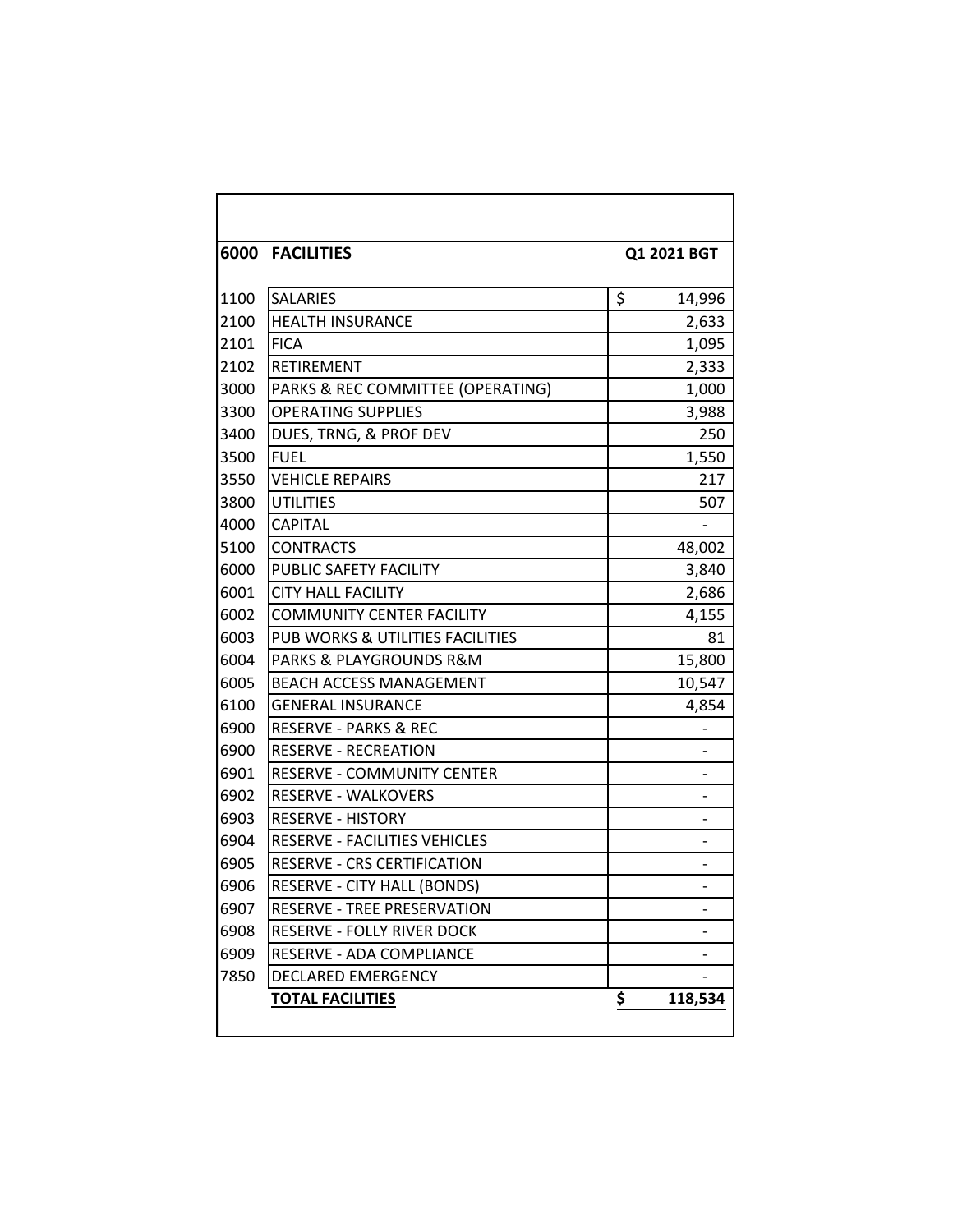| 6100 | <b>INFORMATION TECHNOLOGY</b> | Q1 2021 BGT  |  |  |  |
|------|-------------------------------|--------------|--|--|--|
| 1100 | <b>SALARIES</b>               | \$<br>17,187 |  |  |  |
| 2100 | <b>HEALTH INSURANCE</b>       |              |  |  |  |
| 2101 | <b>FICA</b>                   | 1,315        |  |  |  |
| 2102 | RETIREMENT                    | 2,674        |  |  |  |
| 3200 | REPAIRS/MAINTENANCE           | 1,605        |  |  |  |
| 3300 | <b>OPERATING SUPPLIES</b>     | 3,258        |  |  |  |
| 3400 | DUES, TRNG, & PROF DEV        |              |  |  |  |
| 3800 | <b>UTILITIES</b>              | 9,740        |  |  |  |
| 4000 | CAPITAL                       |              |  |  |  |
| 5100 | CONTRACTS                     | 21,884       |  |  |  |
| 7850 | DECLARED EMERGENCY            |              |  |  |  |
|      | <b>TOTAL INFO TECHNOLOGY</b>  | \$<br>57,663 |  |  |  |